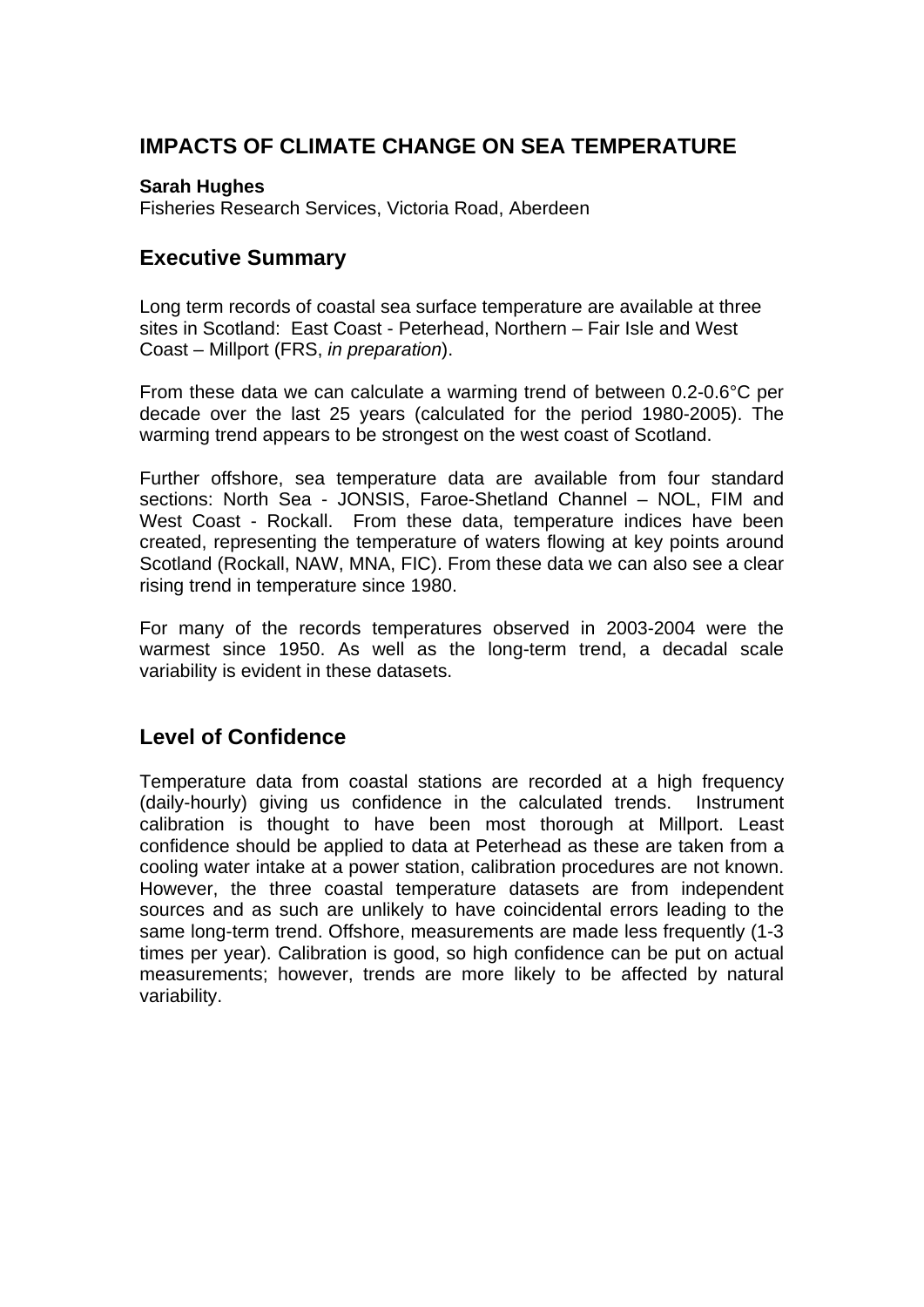#### **Key sources of Information**

- Fisheries Research Services (In preparation) The Scottish Ocean Climate Status Report for 2004 and 2005. Hughes S.L (ed.) Aberdeen: Fisheries Research Services.
- International Council for the Exploration of the Sea (ICES) 2006. The ICES Report on Ocean Climate 2005. ICES Cooperative Research Report No. 280, 47 pp.



Figure 1 Sea Surface Temperature anomaly for the period 1950-2005 at selected stations around the UK (FRS, *In Preparation*)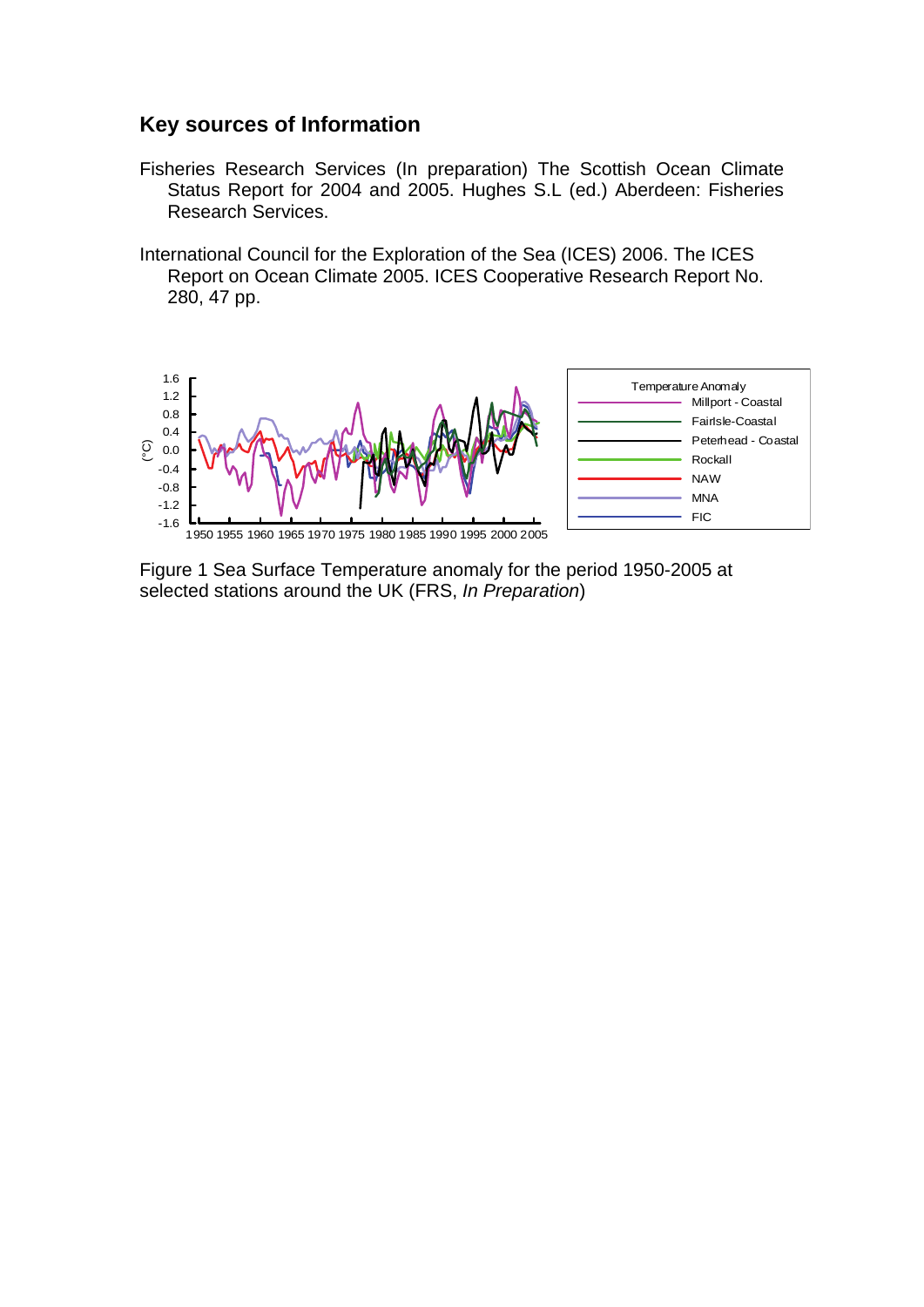

Figure2: Upper ocean temperature anomalies across the North Atlantic. Temperature data are presented as anomalies from the long term mean; sectiona and station anomalies are normalized with respect to the standard deviation, e.g. a value of +2 indicates 2 standard deviations above normal. The maps show conditions in 2005 (colour intervals are 0.5, reds are positive/warm, blues are negative/cool); the curves below show selected timeseries. Figure extracted from ICES Report on Ocean Climate 2005 (ICES, 2006).